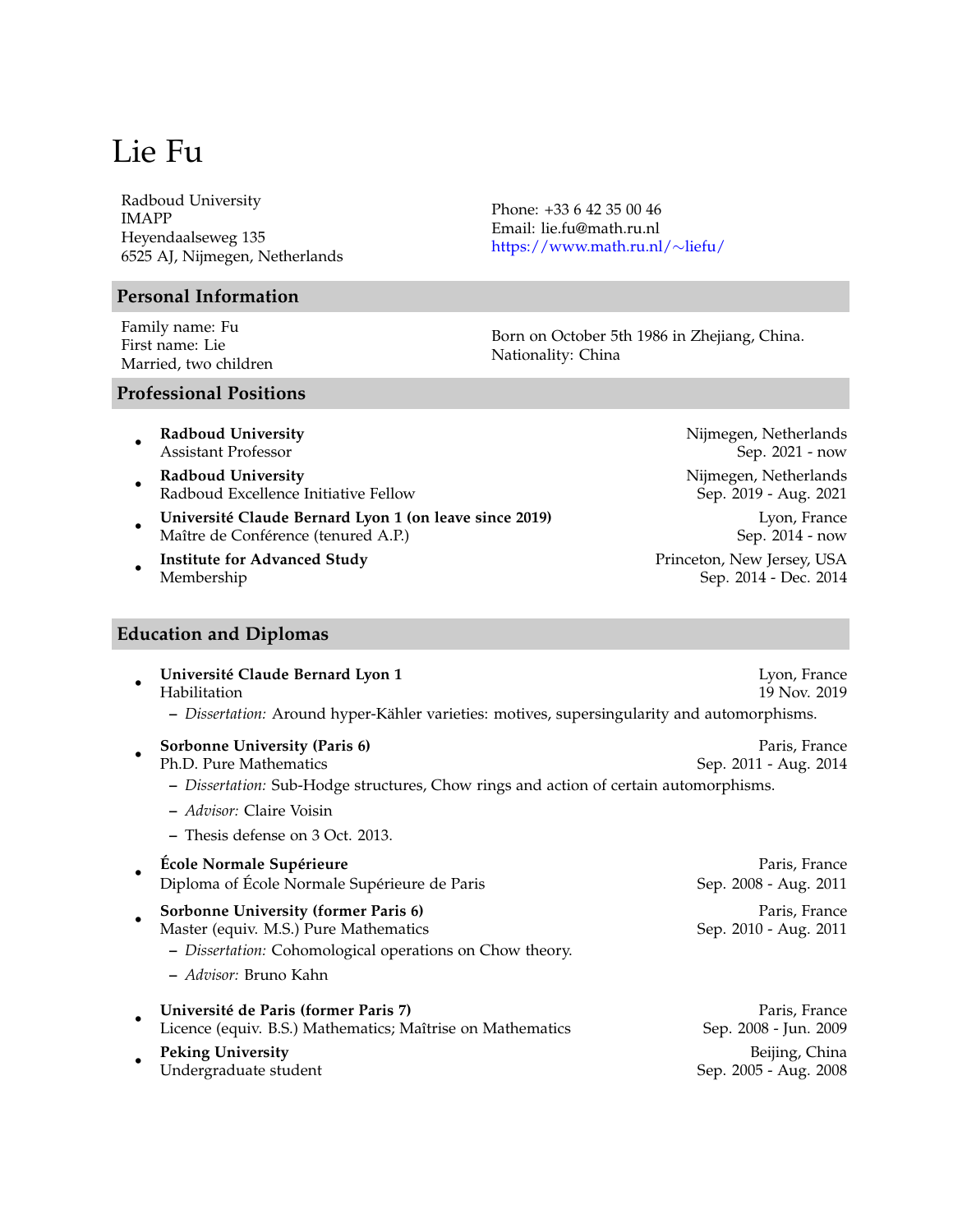#### **Research Interests**

*Algebraic geometry, arithmetic geometry and analytic geometry*. Some key words:

- Motives, algebraic cycles, Chow rings, Bloch–Beilinson conjecture.
- Derived categories, Fourier–Mukai transforms, categorical entropy, stability conditions.
- Calabi–Yau varieties, hyper-Kähler varieties (e.g. K3 surfaces).
- Fano manifolds, e.g. cubic hypersurfaces, Gushel–Mukai varieties.
- Moduli spaces of vector bundles and sheaves, Higgs bundles.
- Hodge theory, Hodge conjecture, Tate conjecture and Mumford–Tate conjecture.
- Orbifold cohomology, quantum cohomology, crepant resolution conjecture.
- Bershadsky–Cecotti–Ooguri–Vafa invariants, analytic torsion.

#### **Publications**

- 1. L. Fu, Y. Zhang, *[A remark on the higher torsion invariants for flat vector bundles with finite holonomy](https://arxiv.org/abs/2203.02353)*, preprint 2022.
- 2. L. Fu, Z. Li, T. Takamatsu, H. Zou, *[Unpolarized Shafarevich conjectures for hyper-Kähler varieties](https://arxiv.org/abs/2201.03350)*, preprint 2022.
- 3. L. Fu, R. Laterveer, *[Special cubic fourfolds, K3 surfaces and the Franchetta property](https://arxiv.org/abs/2112.02437)*, preprint 2021.
- 4. L. Fu, V. Hoskins, S. Pepin Lehalleur, *[Motives of moduli spaces of bundles on curves via variation of](https://arxiv.org/abs/2011.14872) [stability and flips](https://arxiv.org/abs/2011.14872)*, preprint 2020.
- 5. L, Fu, C. Vial, *[Cubic fourfolds, Kuznetsov components and Chow motives](https://arxiv.org/abs/2009.13173)*, preprint 2020.
- 6. L. Fu, Y. Zhang, *[Motivic integration and the birational invariance of BCOV invariants](https://arxiv.org/abs/2007.04835)*, prerpint 2020.
- 7. P. Belmans, L. Fu, T. Raedschelders, *[Derived categories of flips and cubic hypersurfaces](https://arxiv.org/abs/2002.04940)*, preprint 2020.
- 8. L. Fu, Z. Tian, *[Motivic hyper-Kähler resolution conjecture: II. Hilbert schemes of K3 surfaces](https://www.math.ru.nl/~liefu/articles/MotivicCrepantHilbK3.pdf)*, preprint 2019.
- 9. L. Fu, C. Li, X. Zhao, *[Stability manifolds of varieties with finite Albanese morphisms](https://arxiv.org/abs/2103.07728)* , **Transactions of the American Mathematical Society**, to appear (2022).
- 10. L. Fu, V. Hoskins, S. Pepin Lehalleur, *Motives of moduli spaces of rank* 3 *[vector bundles and Higgs bundles](https://doi.org/10.3934/era.2022004) [on a curve](https://doi.org/10.3934/era.2022004)*, Special issue *Birational geometry and moduli of projective varieties* **Electronic Research Archive** Volume 30, Issue 1: 66–89 (2022) <https://doi.org/10.3934/era.2022004>
- 11. L. Fu, R. Laterveer, C. Vial, *[The generalized Franchetta conjecture for some hyper-Kähler varieties, II](https://jep.centre-mersenne.org/articles/10.5802/jep.166/)* **Journal de l'École polytechnique - Mathématiques**, Tome 8, 1065–1097 (2021). [DOI:10.5802/jep.166.](https://doi.org/10.5802/jep.166)
- 12. Y.-W. Fan, L. Fu, G. Ouchi, *[Categorical polynomial entropy](https://doi.org/10.1016/j.aim.2021.107655)*. **Advances in Mathematics** (2021), Volume 383, 107655, [DOI: 10.1016/j.aim.2021.107655.](https://doi.org/10.1016/j.aim.2021.107655)
- 13. L. Fu, C. Vial, *[A motivic global Torelli theorem for isogenous K3 surfaces](https://www.sciencedirect.com/science/article/pii/S0001870821001122)*. **Advances in Mathematics** (2021), Volume 383, 107674, [DOI: 10.1016/j.aim.2021.107674.](https://doi.org/10.1016/j.aim.2021.107674)
- 14. L. Fu, Z. Li, H. Zou, *[Supersingular O'Grady varieties of dimension six](https://doi.org/10.1093/imrn/rnaa349)*. **International Mathematical Research Notices** (2021) rnaa349. [DOI:10.1093/imrn/rnaa349.](https://doi.org/10.1093/imrn/rnaa349)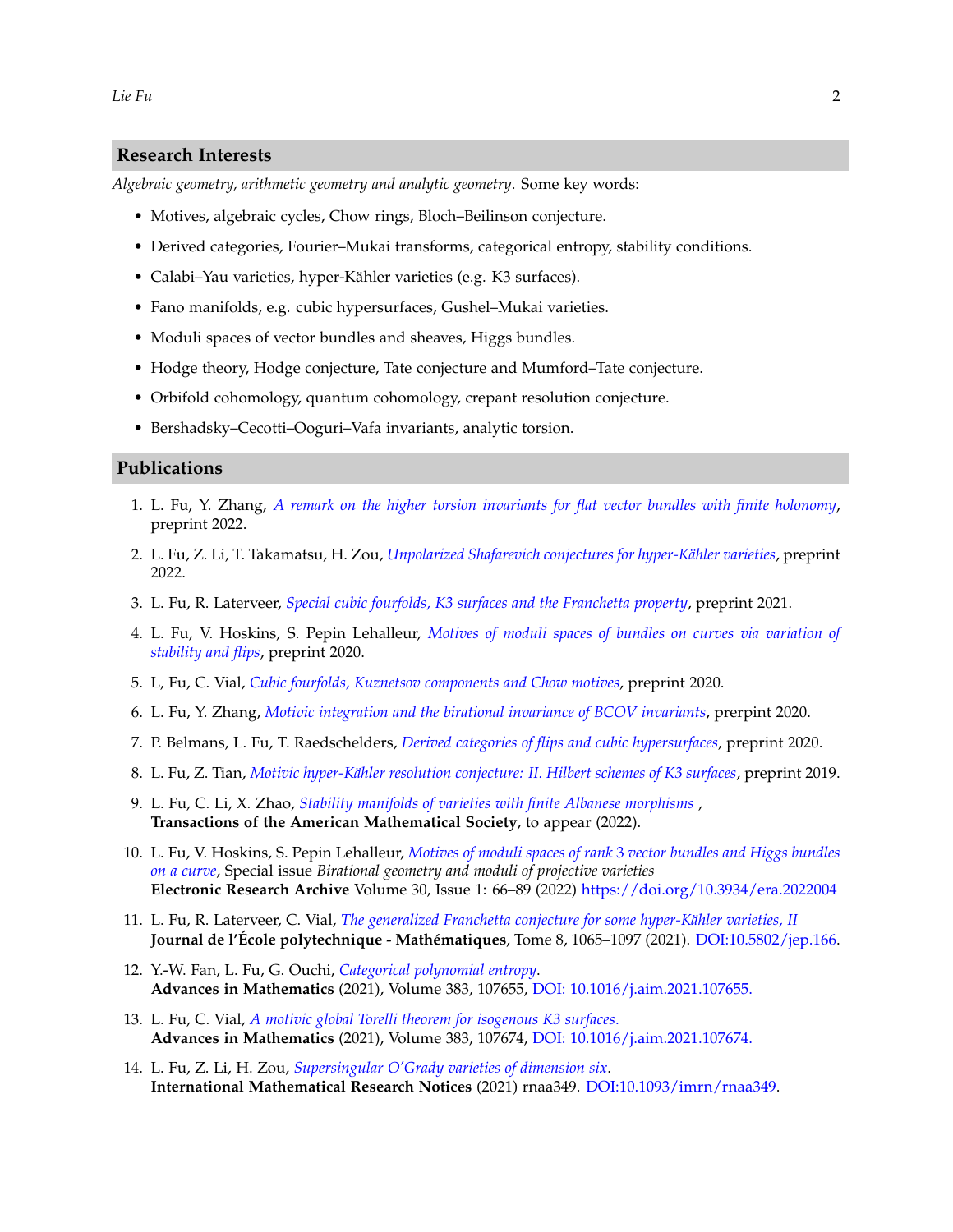- 15. L. Fu, Z. Li, *[Supersingular irreducible symplectic varieties](https://doi.org/10.1007/978-3-030-75421-1_7)*. Rationality of Algebraic Varieties (2021), **Progress in Mathematics**, volume 342, 147–200. [https://doi.org/10.1007/978-3-030-75421-1\\_7.](https://doi.org/10.1007/978-3-030-75421-1_7)
- 16. L. Fu, G. Menet, *[On the Betti numbers of compact holomorphic symplectic orbifolds of dimension four](https://doi.org/10.1007/s00209-020-02682-7)*. **Mathematische Zeitschrift** 299, 203–231 (2021). [DOI:10.1007/s00209-020-02682-7.](https://doi.org/10.1007/s00209-020-02682-7)
- 17. L. Fu, R. Laterveer, C. Vial, *[Multiplicative Chow-Künneth decompositions and varieties of cohomological K3](https://doi.org/10.1007/s10231-021-01070-0) [type](https://doi.org/10.1007/s10231-021-01070-0)*. **Annali di Matematica Pura ed Applicata** 200, 2085–2126 (2021). [DOI:10.1007/s10231-021-01070-0.](https://doi.org/10.1007/s10231-021-01070-0)
- 18. S. Floccari, L. Fu, Z. Zhang, *[On the motive of O'Grady's ten-dimensional hyper-Kähler varieties](https://doi.org/10.1142/S0219199720500340)*. **Communications in Contemporary Mathematics** 23, No. 04, 2050034 (2021). [DOI:10.1142/S0219199720500340.](https://doi.org/10.1142/S0219199720500340)
- 19. L. Fu, C. Vial, *[Distinguished cycles on varieties with motive of abelian type and the Section Property](https://doi.org/10.1090/jag/729)*. **Journal of Algebraic Geometry** 29, 53–107 (2020). [DOI: 10.1090/jag/729.](https://doi.org/10.1090/jag/729)
- 20. P. Belmans, L. Fu, and T. Raedschelders, *[Hilbert squares: derived categories and deformations](https://link.springer.com/article/10.1007/s00029-019-0482-y)*. **Selecta Mathematica (N. S.)** 25, Article number: 37 (2019). [DOI:10.1007/s00029-019-0482-y.](https://doi.org/10.1007/s00029-019-0482-y)
- 21. L. Fu, M. T. Nguyen, *[Orbifold products for higher K-theory and motivic cohomology](https://www.elibm.org/article/10011985)*. **Documenta Mathematica** 24, 1769–1810 (2019). [DOI: 10.25537/dm.2019v24.1769-1810.](https://www.elibm.org/article/10011985)
- 22. A. Cattaneo, L. Fu, *[Finiteness of Klein actions and real structures on compact hyperkähler manifolds](https://link.springer.com/article/10.1007/s00208-019-01876-7)*. **Mathematische Annalen** 375 (3–4), 1783–1822 (2019). [DOI: 10.1007/s00208-019-01876-7.](https://doi.org/10.1007/s00208-019-01876-7)
- 23. L. Fu, Z. Tian, *[2-cycles sur les hypersurfaces cubiques de dimension 5](https://doi.org/10.1007/s00209-018-2201-3)*. **Mathematische Zeitschrift** 293, 661–676 (2019). [DOI: 10.1007/s00209-018-2201-3.](https://doi.org/10.1007/s00209-018-2201-3)
- 24. L. Fu, Z. Tian, *[Motivic multiplicative McKay correspondence for surfaces](https://doi.org/10.1007/s00229-018-1026-z)*. **Manuscripta Mathematica** (2019) 158 (3), 295–316. [DOI: 10.1007/s00229-018-1026-z.](https://doi.org/10.1007/s00229-018-1026-z)
- 25. L. Fu, R. Laterveer, C. Vial, M. Shen, *[The generalized Franchetta conjecture for some hyper-Kähler varieties](https://doi.org/10.1016/j.matpur.2019.01.018)*. **Journal de Mathématiques Pures et Appliquées** 130, 1–35 (2019). [DOI: 10.1016/j.matpur.2019.01.018.](https://doi.org/10.1016/j.matpur.2019.01.018)
- 26. L. Fu, Z. Tian, C. Vial, *[Motivic hyper-Kähler resolution conjecture: I. Generlized Kummer varieties](https://doi.org/10.2140/gt.2019.23.427)*. **Geometry** & **Topology** 23-1 (2019), 427–492. [DOI: 10.2140/gt.2019.23.427.](https://doi.org/10.2140/gt.2019.23.427)
- 27. L. Fu, *[Beauville-Voisin conjecture for generalized Kummer varieties](https://doi.org/10.1093/imrn/rnu053)*. **International Mathematics Research Notices** (2015), no. 12, 3878–3898. [DOI: 10.1093/imrn/rnu053.](https://doi.org/10.1093/imrn/rnu053)
- 28. L. Fu, *[Classification of polarized symplectic autormorphisms of Fano varieties of cubic fourfolds](https://www.cambridge.org/core/journals/glasgow-mathematical-journal/article/classification-of-polarized-symplectic-automorphisms-of-fano-varieties-of-cubic-fourfolds/47169E3F2EAA6E0940BAD3058D8AEDAD)*. **Glasgow Mathematical Journal**, Volume 58 (2016), Issue 01, pp 17–37. [DOI: 10.1017/S001708951500004X.]( https://doi.org/10.1017/S001708951500004X)
- 29. L. Fu, *[On the action of symplectic automorphisms on the](https://doi.org/10.1007/s00209-015-1424-9)* CH0*-groups of some hyper-Kähler fourfolds*. **Mathematische Zeitschrift**, 280 (2015), no. 1-2, 307–334. [DOI: 10.1007/s00209-015-1424-9.](https://doi.org/10.1007/s00209-015-1424-9)
- 30. L. Fu, *[Decomposition of small diagonals and Chow rings of hypersurfaces and Calabi-Yau complete intersec](http://www.sciencedirect.com/science/article/pii/S0001870813002168)[tions](http://www.sciencedirect.com/science/article/pii/S0001870813002168)*. **Advances in Mathematics** (2013), pp. 894–924. [DOI: 10.1016/j.aim.2013.06.008.](https://doi.org/10.1016/j.aim.2013.06.008)
- 31. L. Fu, *[On the coniveau of certain sub-Hodge structures](http://dx.doi.org/10.4310/MRL.2012.v19.n5.a11)*. **Mathematical Research Letters** 19 (2012), No. 05, pp. 1097–1116. [DOI: 10.4310/MRL.2012.v19.n5.a11.](http://dx.doi.org/10.4310/MRL.2012.v19.n5.a11)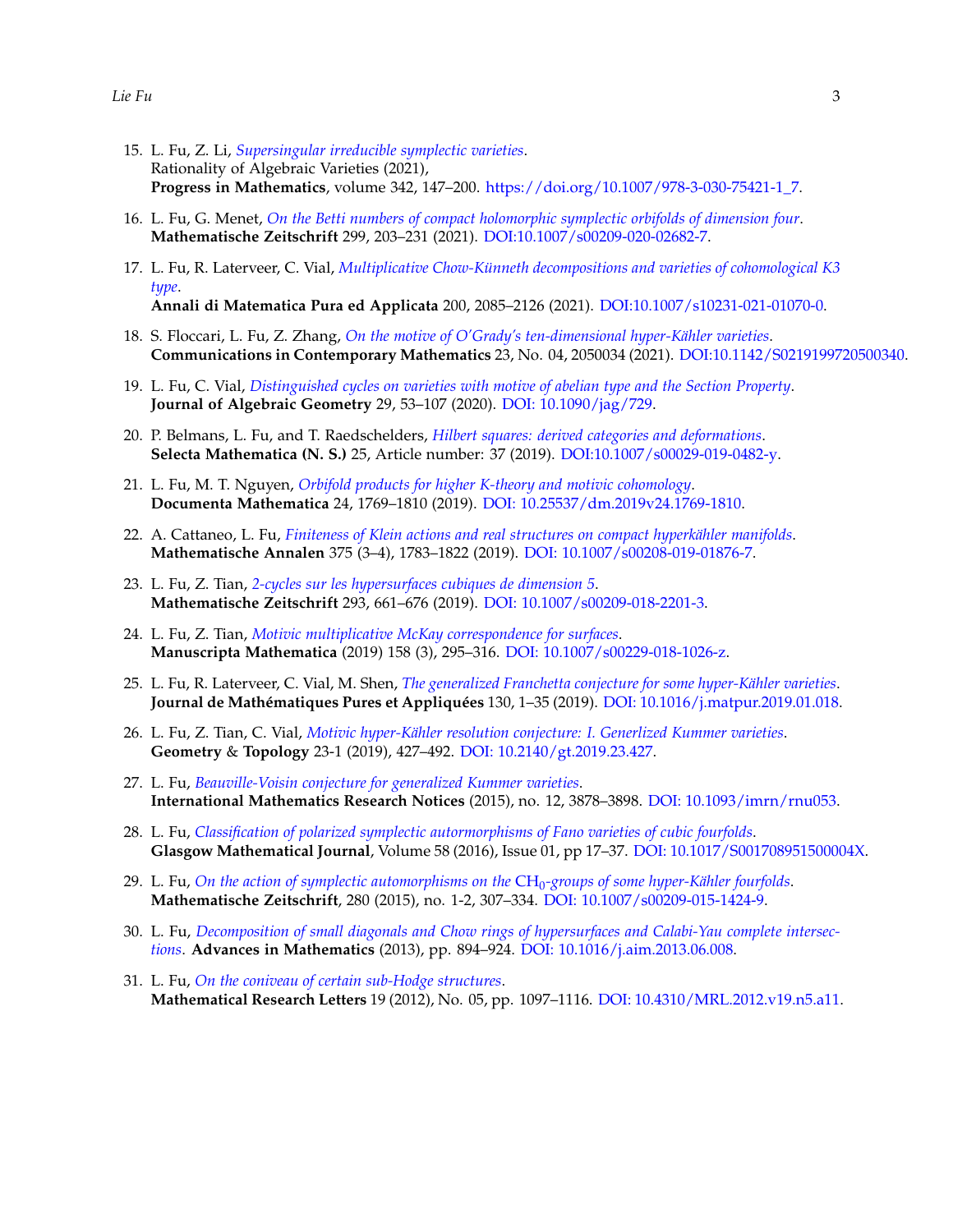# **Fundings**

- 2021 2025, *From Fano varieties to hyper-Kähler manifolds: geometry and derived categories (FanoHK)*, ANR-20-CE40-0023. Collective funding (11 persons),  $207.6K \in$ Agence Nationale de la Recherche (France).
- 2016 2020, *Hodge theory and Fundamental groups (HodgeFun)*, ANR-16-CE40-0011. Collective funding (15 persons), 196.9K $\in$ Agence Nationale de la Recherche (France).
- 2015 2019, *Étude Cohomologique des Variétés Algébriques (ECOVA)*, ANR-15-CE40-0002. Collective funding (11 persons),  $166.4K \in$ Agence Nationale de la Recherche (France).
- 2016, 2017, 2018, 2019, Projet Inter-Laboratoire, PI,  $2K \in \times 4$ Fédération de Recherche en Mathématiques Rhône-Alpes/Auvergne.
- 2016, Projet Exploratoire Premier Soutien (PEPS), PI, 7.5K $\in$ National Institute of Mathematical Sciences and their Interactions (INSMI).
- 2014 2015, Bonus Qualité de Recherche, PI,  $7K \in$ Université Claude Bernard Lyon 1.

#### **Awards**

- Solemn prize of the chancellery of universities of Paris (Perrissin-Pirasset/Schneider) Dec. 2014.
- Second prize of Alumni Association of Zhejiang University in France, May 2014.

#### **Invited Talks**

#### **International conferences and workshops**

- 14-18/03/2022, Mini-course *Franchetta property for K3 surfaces and hyper-Kähler varieties*, Japanese-European Symposium on Symplectic Varieties and Moduli Spaces, Bologna, Italy.
- 30/09/2021 *Multiplicative McKay correspondence for surfaces*, Representation theory's hidden motives, WWU, Münster, Germany.
- 28/05/2021 *Fano varieties, hyperkahler varieties, and the Franchetta property*, Kick-off conference of the ANR project "From Fano varieties to hyperKähler manifolds: geometry and derived categories", Laboratoire de Mathématiques de Versailles, France, online.
- 04/10/2019 *Derived categories and motives of K3 surfaces*, Algebraic Geometry and Homotopy Theory, IMAPP, Radboud University, Nijmegen, Netherlands.
- 01/08/2019 *Motives and derived categories of isogenous K3 surfaces*, Workshop on Algebraic Geometry, Fudan University, Shanghai, China.
- 03/06/2019 *A motivic global Torelli theorem for isogenous K3 surfaces*, Japanese-European Symposium on Symplectic Varieties and Moduli Spaces, ETH, Zürich, Switherland.
- 29/08/2018 *Finiteness results on automorphism groups of compact hyperkähler manifolds*, Japanese-European Symposium on Symplectic Varieties and Moduli Spaces, Tokyo University of Science, Kagurazaka, Tokyo, Japan.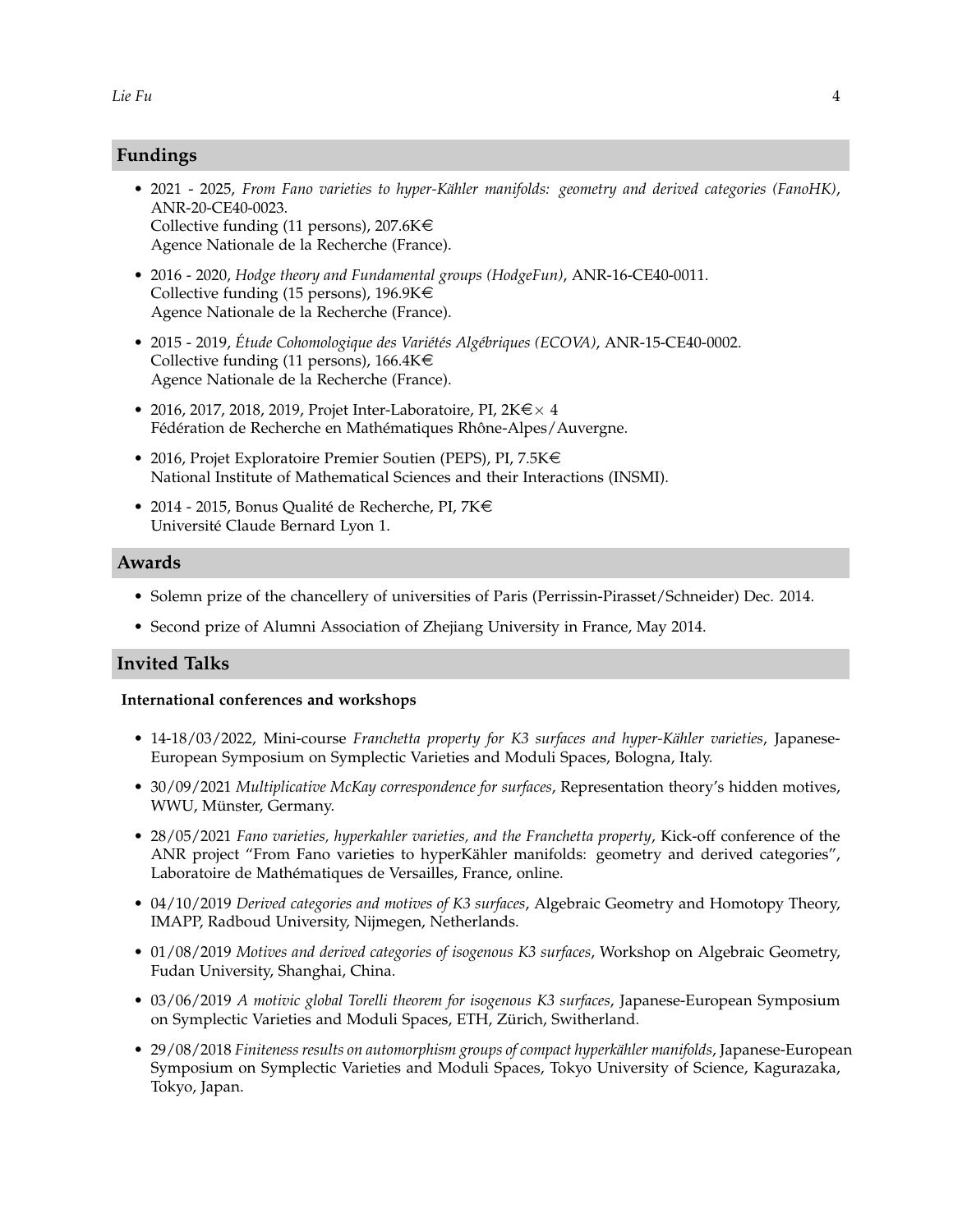- 21/08/2018 *Finiteness of real structures on compact hyperkähler manifolds*, workshop in algebraic geometry, AMSS, Chinese Academy of Sciences, Beijing, China.
- 21/08/2018 *Chow rings of cubic fivefolds*, workshop in algebraic geometry, AMSS, Chinese Academy of Sciences, Beijing, China.
- 26/07/2018 *Supersingular irreducible symplectic varieties*, Motives and Algebraic Cycles, FRIAS, Freiburg, Germany.
- 30/03/2018 *Structures réelles et groupe des automorphismes d'une variéeté hyper-kählérienne compacte*, workshop in algebraic geometry, IMB, Dijon, France.
- 24/10/2017 *Distinguished cycles on varieties whose motives are of abelian type*, Algebraic Geometry Conference (in honour of 70-th birthday of Arnaud Beauville), Morningside Center of Mathematics, Chinese Academy of Sciences, Beijing, China.
- 21/10/2017 *From K3 surfaces to hyper-Kähler varieties*, Hong Kong Colloquium of Algebraic Geometry, Hong Kong University of Science and Technology, China.
- 19/09/2017 *Generalized Franchetta conjecture for some holomorphic symplectic varieties*, Japanese-European Symposium on Symplectic Varieties and Moduli Spaces, Levico-Terme, Italy.
- 16/05/2017 *K-theoretical and motivic hyper-Kähler resolution conjecture*. K-theory in algebraic geometry and number theory, HIM, Bonn, Germany.
- 01/03/2017 *Crepant resolution conjecture in the study of algebraic cycles and motives of hyper-Kähler varieties.* Fudan young mathematicians forum, Shanghai, China.
- 20/12/2016 *Motivic hyperKähler resolution conjecture for generalized Kummer varieties.* Workshop associated to Claire Voisin's master lectures, Hyper-Kähler Manifolds, Hodge Theory and Chow Groups, TSIMF, Sanya, Chine.
- 19/09/2016 *Motivic HyperKähler Resolution Conjecture.* Derived Categories and Chow groups of hyperKähler and Calabi-Yau varieties, Simons Center for Geometry and Physics, Stony Brook, USA.
- 29/08/2016 *Symplectic resolution and explicit description of Chow rings of certain symplectic varieties.* On explicit description of holomorphic symplectic varieties, Onuma International Seminar House, Hakodate, Japan.
- 05/07/2016: *Specialization of decomposition of the diagonal (after Voisin, Colliot-Thélène and Pirutka).* Workshop Decomposition of the diagonal and stable rationality, BICMR, PKU, Beijing, China.
- 15/06/2016: *Towards Beauville's splitting principle and Motivic hyperkähler resolution conjecture for generalised Kummer varieties.* Classical algebraic geometry, Oberwolfach, Germany.
- 26/05/2016: *Zero-cycles on Calabi-Yau three-folds with algebraic fiber space structure.* Sino-French Conference in Algebraic and Arithmetic Geometry, IMB, Bordeaux, France.
- 29/10/2015: *Motivic hyper-Kähler resolution conjecture.* Japanese-European Symposium on Symplectic Varieties and Moduli Spaces, RIMS, Kyoto, Japon.
- 25/06/2015: *Motivic hyper-Kähler resolution conjecture* Rationality problems in algebraic geometry, Levico Terme, Italy.
- 11/02/2015 : *Motivic hyper-Kähler resolution conjecture.* Geometry and arithmetic of hyper-Kähler manifolds, Leibniz University, Hannover, Germany.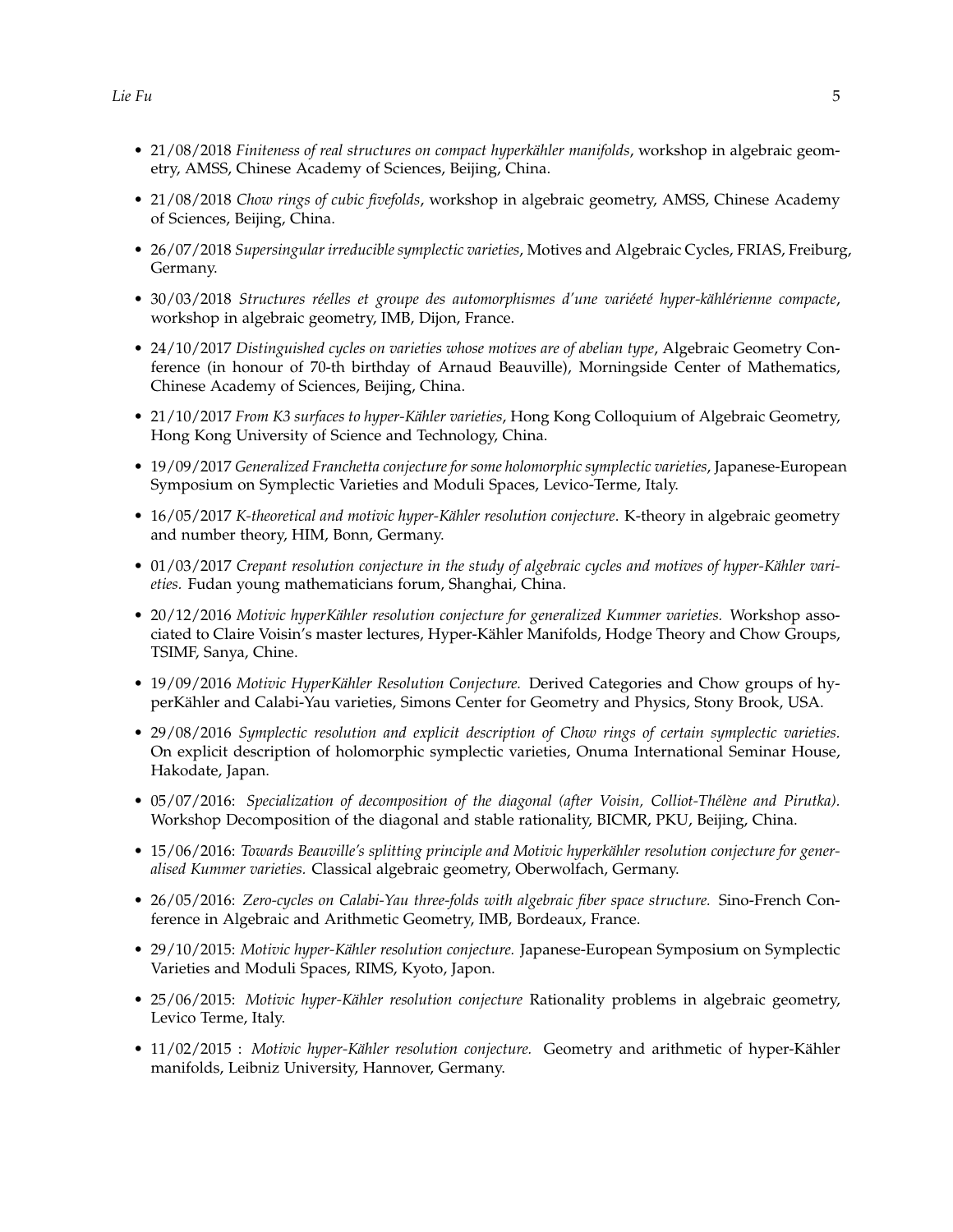- 21-23/07/2014: Mini-course *Intersection theory of hyper-Kähler varieties.* Colloquium of algebraic geometry, Beijing International Centre of Mathematical Research, Beijing, China.
- 01/07/2014: *Algebraic cycles on hyper-Kähler varieties: the Beauville-Voisin conjecture.* Classical Algebraic Geometry, Oberwolfach, Germany.
- 12/06/2013: *Action of symplectic automorphisms on the 0-cycles of varieties of lines of cubic fourfolds.* Rational curves, rational points and entier holomoprhic curves on projective varieties, CRM, Montreal, Canada.
- 28/01/2013: *Decomposition of small diagonals and Chow rings of Calabi-Yau complete intersections.* Géométrie Algébrique et Géométrie Complexe (GAGC) conference, Centre International de Rencontres Mathématiques, Luminy, France.

#### **Seminars and colloquiums**

- 24/03/2022 *Birational geometry and Bershadsky-Cecotti-Ooguri-Vafa invariants*, geometry seminar, Angers, France.
- 26/11/2021 *Des courbes elliptiques aux variétés de Calabi-Yau: symétrie miroir et invariants de Bershadsky-Cecotti-Ooguri-Vafa*, Colloquium, Strasbourg, France.
- 25/11/2021 *Variétés symplectiques supersingulières*, Algebraic and arithmetic geometry seminar, Strasbourg, France.
- 14/07/2021 *Categorical dynamical systems and their entropy*, Topology seminar, Osnabrück, online.
- 08/06/2021 *Generalized Franchetta conjecture for certain families of K3 surfaces and hyper-Kähler varieties*, Derived seminar, online.
- 20/05/2021 *Motivic integration and BCOV invariants*, Algebraic Geometry seminar, Shanghai Center for Mathematical Sciences, Shanghai, online.
- 29/03/2021 *Birational invariance of BCOV invariants*, geometry seminar Institut Élie Cartan de Lorraine, Nancy, online.
- 18/03/2021 *Birational invariance of BCOV invariants*, Seminar on pure mathematics, Hong Kong University of Science and Technology, online.
- 02/12/2020 *Derived categories of flips and cubic hypersurfaces*, Algebraic Geometry seminar, Warwick University, online.
- 12/11/2020 *Derived categories of flips and cubic hypersurfaces*, seminars on geometry and arithmetic, UCSB, California, online.
- 16/06/2020 *Birational invariance of BCOV invariants*, Algebraic geometry seminar, WWU, Münster, online.
- 30/04/2020 *Derived categories of flips, cubic hypersurfaces, and Fano visitors*, Séminaire de géométrie algébrique de Jussieu, Paris, online.
- 06/02/2020 *Derived categories of flips and cubic hypersurfaces*, Algebraic geometry seminar, KdV Institute for Mathematics, University of Amsterdam, Netherlands.
- 16/12/2019 *On the motive of some hyper-Kähler varieties of O'Grady-10 type*, Geometry seminar, Università degli Studi di Roma Tor Vergata, Rome, Italy.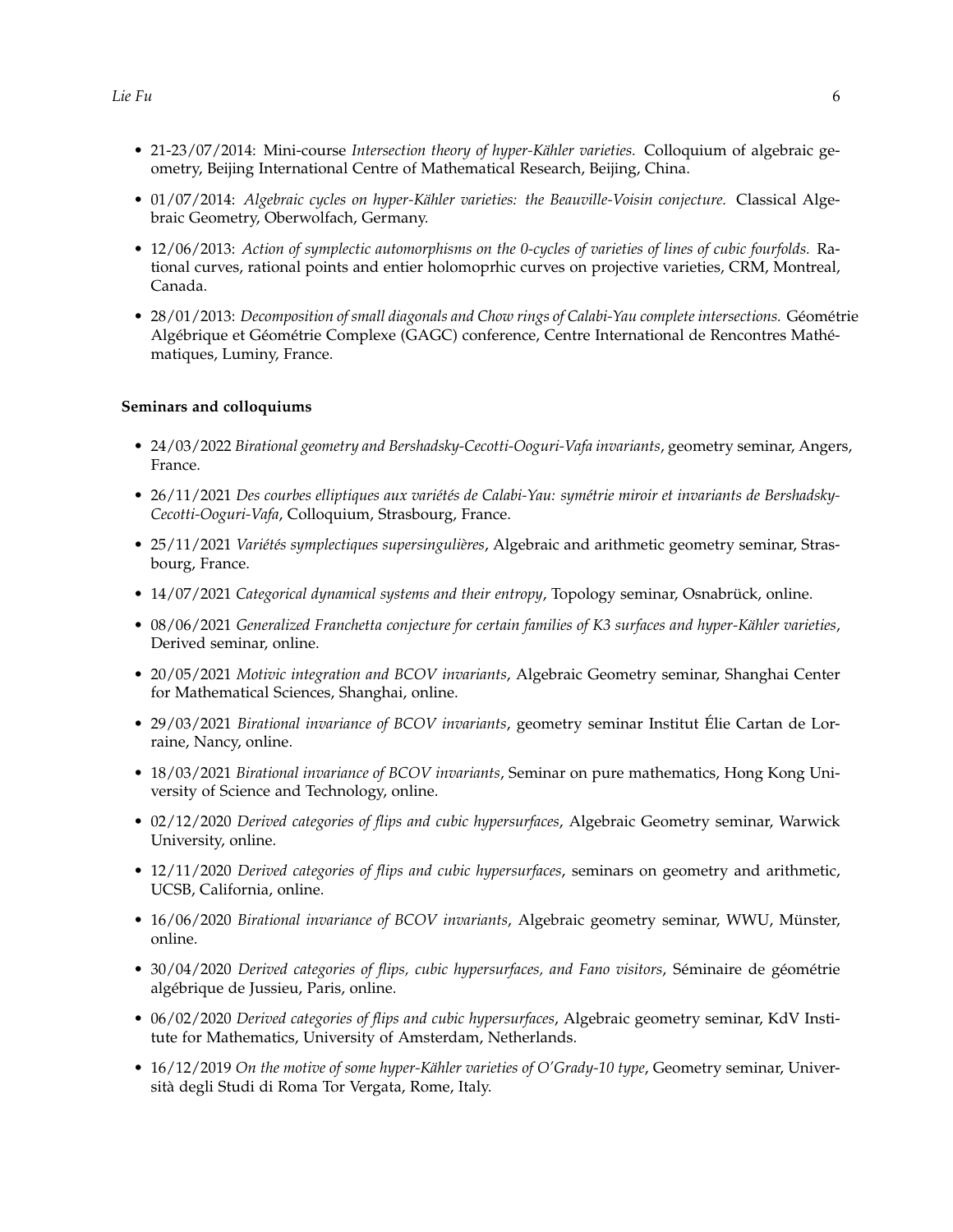- 21/11/2019 *Motif des variétés hyperkählériennes et sa partie de degré 2*, Geometry Seminar, Université Côte d'Azur, Nice, France.
- 08/11/2019 *Orbifold products on motivic cohomology and hyper-Kähler resolution conjectures*, Belgian-Dutch Algebraic Geometry Seminar, University of Antwerp, Antwerp, Belgium.
- 18/04/2019 *Orbifold products and crepant resolutions*, Seminar ALPE, IMAG, Montpellier, France.
- 20/08/2018 *Hyperkähler manifolds and their motives*, Colloquium in algebraic geometry, AMSS, Chinese Academy of Sciences, Beijing, China.
- 16/08/2018 *Finiteness results on automorphism groups of compact hyperkähler manifolds*, Algebraic geometry seminar, BICMR, Beijing, China.
- 19/01/2018 *Finitude des structures réelles sur variétés hyperkählériennes compactes*, Day of Algebra, Geometry and Logic, ICJ, Saint-Étienne, France.
- 21/12/2017 *Sur la conjecture de Franchetta généralisée pour les variétés hyperkälériennes*, Algebraic geometry seminar, IMJ, Paris, France.
- 31/10/2017 *Chow rings of Hilbert schemes of K3 surfaces via symmetric products*, algebraic geometry seminar, SCMS, Fudan University, Shanghai, China.
- 17/10/2017 *Chow rings of crepant resolutions: the motivic version of Ruan's conjecture*, Geometry seminar, Hong Kong University of Science and Technology, China.
- 09/03/2017 *Sur les applications de la conjecture de résolution crépante à l'étude des cycles algébriques.* Arithmetic and algebraic geometry seminar, IRMA, Strasbourg, France.
- 13/01/2017 *Zéro-cycles canoniques des variétés Calabi-Yau de dimension 3 avec structures de fibration.* Geometry seminar, Institut Élie Cartan, Nancy, France.
- 10/11/2016 *L'anneau de Chow d'une résolution crépante d'une variété symplectique holomorphe.* Geometry seminar, Institut de Mathématiques de Bourgogne, Dijon, France.
- 02/06/2016: *Conjecture de résolution hyperkählérienne motivique des variétés de Kummer généralisées.* Algebraic geometry seminar, Institut de Mathématiques de Jussieu, Paris, France.
- 06/05/2016: *Conjecture de résolution hyperkählérienne motivique et décomposition multiplicative de Chow-Künneth.* Geometry and Topology seminar, LMBA, Brest, France.
- 04/04/2016: *Cycles algébriques des variétés de Kummer généralisées.* Algebraic geometry seminar, Institut Fourier, Grenoble, France.
- 21/12/2015: *Chow rings of hyperkähler varieties: the motivic hyperkähler resolution conjecture.* Seminario di Natale, Milan, Italy.
- 22/10/2015: *Théorie d'intersection des variétés hyperkählériennes et la conjecture de résolution crépante.* Arithmetic Seminar, ENS Lyon, Lyon, France.
- 17/09/2015: *L'anneaux de Chow des variétés hyperkählériennes.* Geometry Seminar, Poitiers University, Poitiers, France.
- 05/02/2015: *On the motivic hyper-Kähler resolution conjecture.* Seminar 'Geometry and Algebra', Amsterdam University, Amsterdam, Netherland.
- 08/12/2014: *Chow rings of hyperkähler varieties: Ruan's crepant resolution conjecture and Beauville's splitting principle.* Algebraic geometry seminar, Duke University, Durham, USA.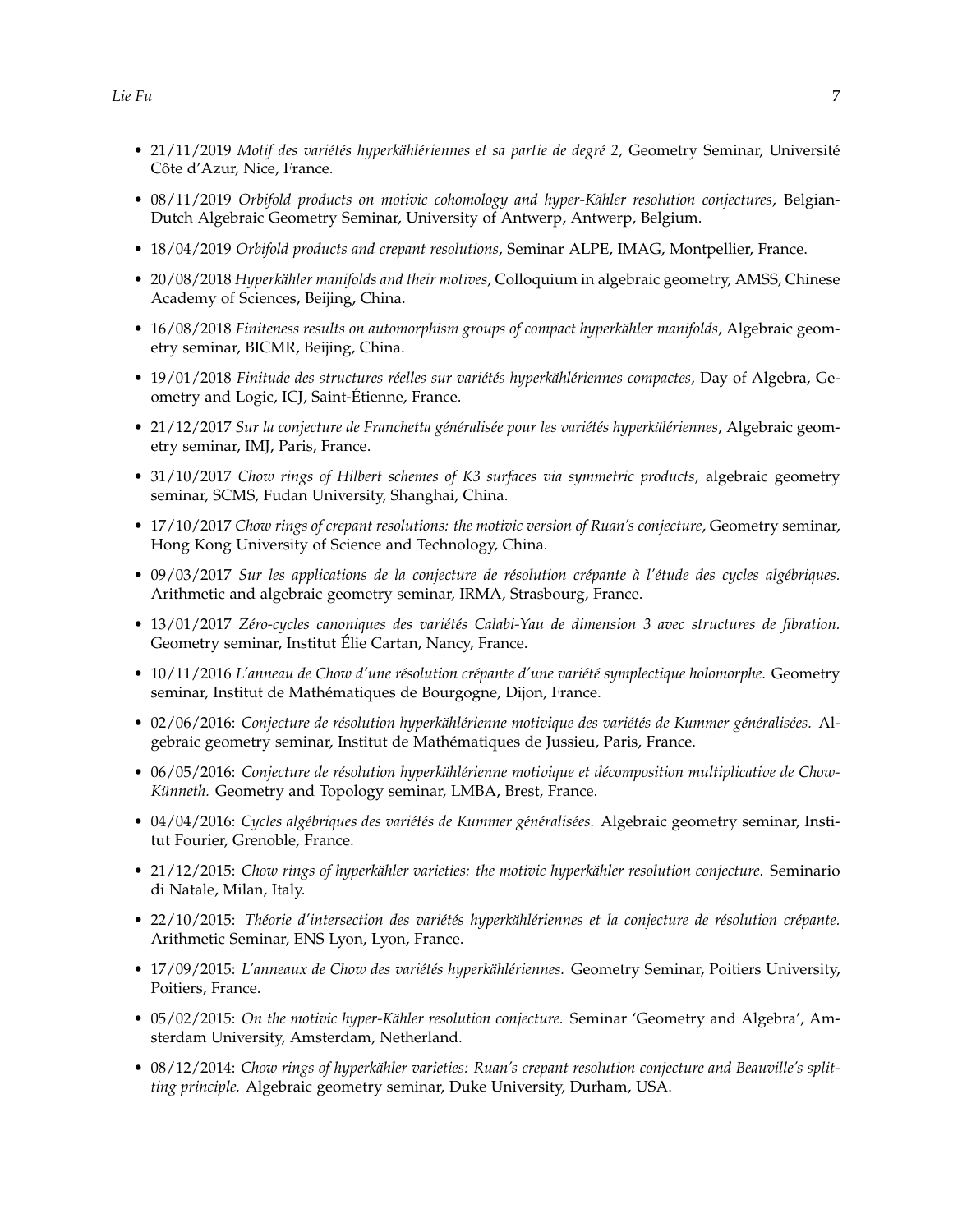- 05/11/2014: *Crepant resolution conjecture and algebraic cycles on hyperkähler varieties.* Mathematcis Colloquium, University of Rutgers-Newark, Newark, USA.
- 04/11/2014: *Beauville's splitting principle for Chow rings of projective hyperkähler manifolds.* Seminar 'Topology of algebraic varieties', Institute for Advanced Study, Princeton, USA.
- 26/03/2014: *Algebraic cycles on hyper-Kähler varieties: the Beauville-Voisin conjecture.* Seminar 'Geometry and Algebra', Università di Roma Sapienza, Rome, Italy.
- 07/02/2014: *Cycles algébriques de variétés hyperkählériennes.* Geometry Seminar, Institut Camille Jordan, Lyon, France.
- 24/10/2013: *Action of symplectic automorphisms on the 0-cycles of varieties of lines of cubic fourfolds.* Algebraic geometry seminar, Max Planck Institute, Bonn, Germany.
- 16/10/2013: *Algebraic cycles on certain projective hyper-Kähler varieties: the Beauville-Voisin conjecture.* Seminar 'Around the algebraic cycles', Institut de Mathématiques de Jussieu, Paris, France.
- 27/05/2013: *Action des automorphismes symplectiques sur les 0-cycles des variétés des droites de cubiques de dimension 4.* Algebraic geometry seminar, Institut Fourier, Grenoble, France.
- 25/04/2013: *Action des automorphismes symplectiques sur les 0-cycles des variétés des droites de cubiques de dimension 4.* Algebraic geometry seminar, Institut de Mathématiques de Jussieu, Paris, France.
- 14/11/2012: *Autour des cycles algébriques: coniveaux de structures de Hodge et décomposition de la diagonale.* Réseau d'Étudiants en Géométrie Algébrique (RéGA), Institut Henri Poincaré, Paris, France.
- 24/03/2012: *Autour des cycles algébriques.* Séminaire MathJeunes, Université d'Orsay, Paris, France.
- 02/02/2012: *Variétés hyper-Kählériennes associées à une cubique de dimension 4. (d'apres Iliev et Ranestad).* Algebraic geometry seminar, Institut de Mathématiques de Jussieu, Paris, France.

#### **Academic Visits**

- Nov. 2021, visit at IRMA, University of Strasbourg, France. (Invited by Robert Laterveer).
- Feb. 2020, visit at KdV Institute for Mathematics, University of Amsterdam, Netherlands. (Invited by Mingmin Shen).
- Aug. 2019, visit at Shanghai Center for Mathematical Sciences, Fudan University, Shanghai, Chine. (Invited by Zhi Jiang).
- Aug. 2018, visit at Academy of Mathematics and Systems Science, Chinese Academy of Sciences, Beijing, China. (Invited by Baohua Fu).
- Aug. 2018, visit at BICMR, Beijing, China. (Invited by Qizheng Yin).
- Aug. 2018, visit at Shanghai Center for Mathematical Sciences, Fudan University, Shanghai, China. (Invited by Zhiyuan Li).
- Oct. 2017, visit at Hong Kong University of Science and Technology, Hong Kong, China. (Invited by Wei-Ping Li).
- Oct. 2017, visit at Shanghai Center for Mathematical Sciences, Fudan University, Shanghai, China. (Invited by Zhi Jiang).
- May June 2017. Hausdorff trimester program in K-theory and related fields, Hausdorff Research Institute for Mathematics, Bonn, Germany.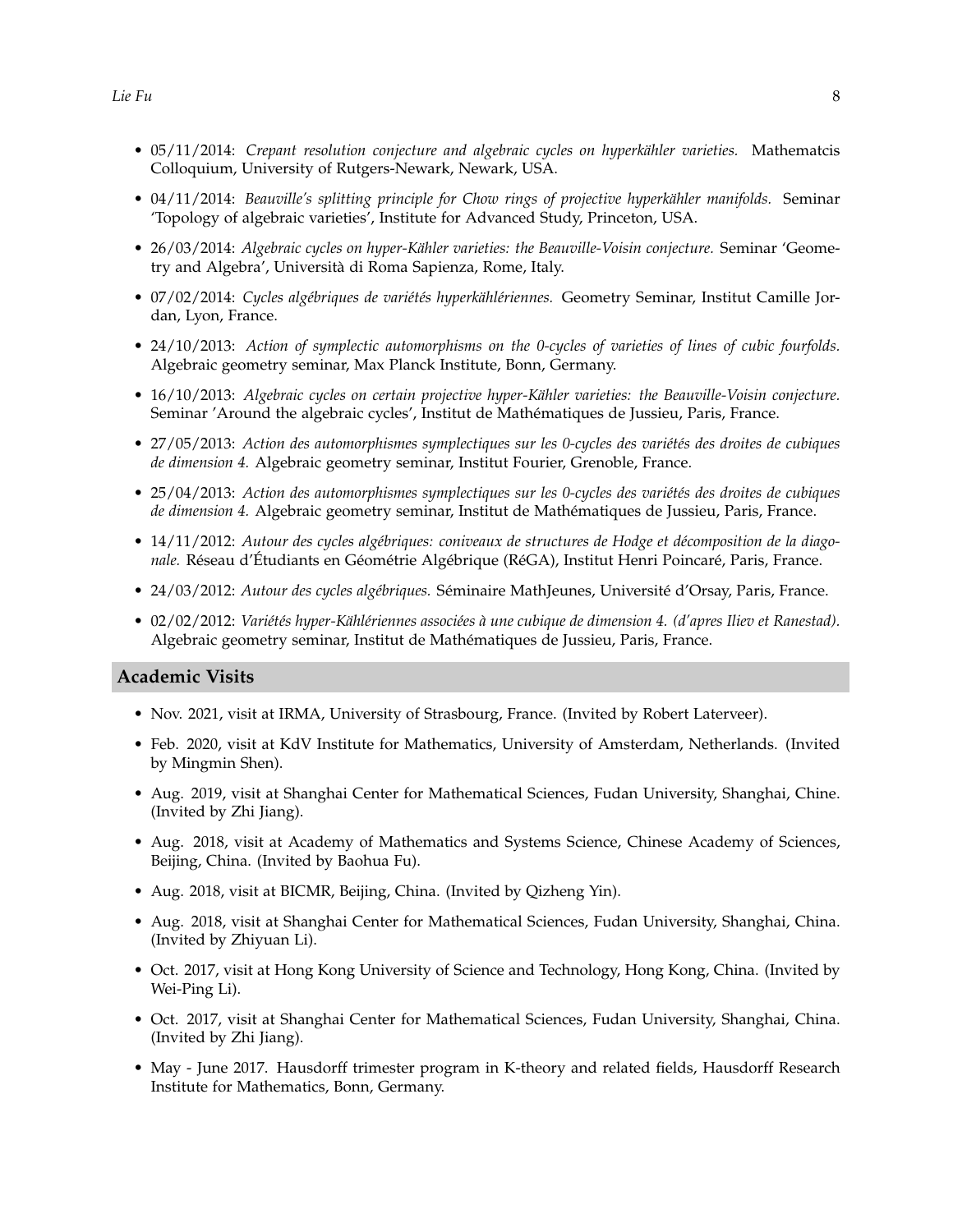- Dec. 2015. Visit at Amsterdam University, Amsterdam, Netherlands. (Invited by Mingmin Shen).
- Sep Dec 2014, Special year *Topology of Algebraic Varieties*, IAS, Princeton, USA.
- July 2014, two weeks visit at BICMR, Beijing, China. (Invited by Chenyang Xu).
- Jan. 2014, *[Algebraic geometry](http://www.him.uni-bonn.de/programs/current-trimester-program/jhtpalgebraic-geometry/description/)*, trimester program at Hausdorff centre, Bonn, Germany.
- Oct. 2013, one week visit at Max Planck Institute, Bonn, Germany. (Invited by Daniel Huybrechts).

#### **Events Organized**

- Conference [Algebraic Geometry, in honor of Claire Voisin,](https://sites.google.com/view/enlhonneurdeclairevoisin/home) Institut Henri Poincaré, 16-22 May, 2022.
- $\bullet$  Intercity Geometry Seminar. *[Perverse filtrations, Hilbert schemes, and the P](http://sauvaget.perso.math.cnrs.fr/ICG.html) = W conjecture for parabolic [Higgs bundles](http://sauvaget.perso.math.cnrs.fr/ICG.html)*, Netherlands, 2020.
- Sino-French conference in algebraic and complex geometry, Institut Camille Jordan, Lyon, France, 23-27 April 2018.
- Workshop *[Cubic fourfolds, hyper-Kähler varieties and algebraic cycles](http://math.univ-lyon1.fr/~fu/Activities/workshop_cubics_2016.html)*, Institut Camille Jordan, Lyon, France, 11-12 October 2016.
- Research seminars
	- **–** Grothendieck-Katz conjecture, ICJ, Lyon, 2018-2019.
	- **–** Lawson homology, ICJ, Lyon, 2 6 July, 2018.
	- **–** Perverse sheaves, ICJ, Lyon, 24 28 July, 2017.
	- **–** Non-commutative motives, HIM, Bonn, May June 2017.
	- **–** Bloch's lectures on algebraic cycles, ICJ, Lyon, 2016 2017.
	- **–** Suslin conjecture (after Merkurjev), ICJ ENS, Lyon, 2016.

#### **Responsibilities and Services**

- Referee for journal articles, in average  $> 4$  full reports per year.
- 2021, Hiring committee of maître de conférence, Orsay, France.
- 2021, Jury of thesis defence of Salvatore Floccari, Nijmegen, Netherlands.
- 2020, Jury of thesis defence of Renjie Lyu, Amsterdam, Netherlands.
- 2019, Jury of thesis defence of Valeria Bertini, Roma, Italy.
- 2019, Hiring committee of maître de conférence, Nancy, France.
- 2018 2019, Organizer of Geometry seminar of the Institut Camille Jordan, Lyon, France.
- 2017, Hiring committee of maître de conférence, Poitiers, France.
- 2016 2019, Scientific council of the Institut Camille Jordan, Lyon, France.
- Nov. 2012 July 2014, *[Séminaire MathJeunes](http://www.math.u-psud.fr/~gao/SM/SeminaireMathJeunes.html)*, École Normale Supérieure, Paris, France.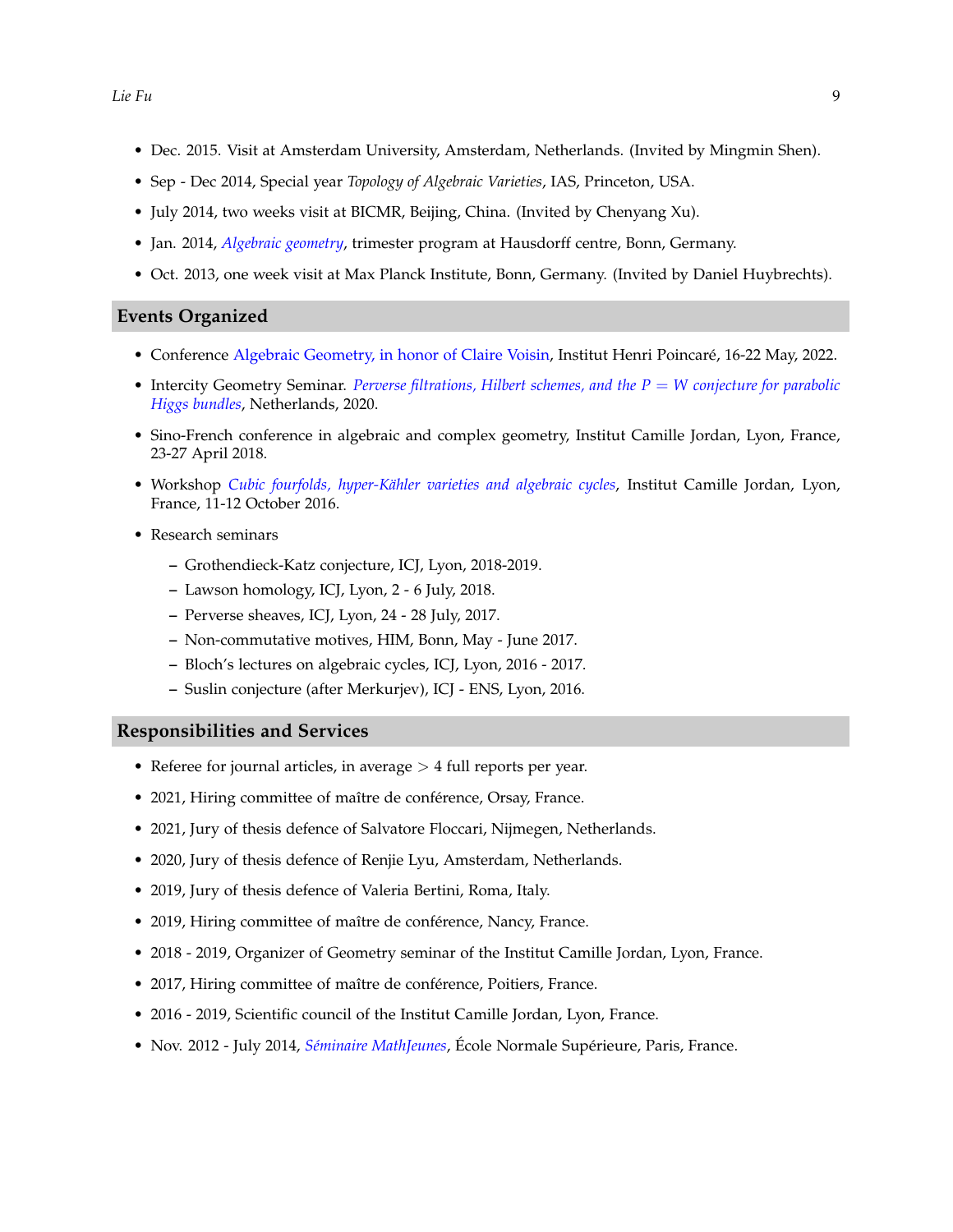# **Supervisions**

#### **Post-doc**

• Nov. 2017 - Mar. 2019, Andrea Cattaneo.

# **PhD**

- expected 2022. Lin Zhou (cosupervised by Zhiyu Tian).
- expected 2023. Pablo Magni (cosupervised by Ben Moonen and Lenny Taelman).
- 2021- . Yiran Cheng (cosupervised by Zhiyuan Li).

#### **Master**

- 2022, Jelmer Hinssen, *On the topology of real loci*, master thesis, Radboud University.
- 2020, Dirk van Bree, *Stability and moduli spaces*, master thesis (cosupervised by B. Moonen), Radboud University.
- 2019, Redero Guillaume, *K*(*G*, 1) *et groupe (co)homologie*, mémoire de M1G, Université Lyon 1.
- 2011 2012, Gaspard Fougea and Romain Gourvil, *Théorème de syzygie*, mémoire, ENS Paris.

#### **Undergraduate**

• 2015, Jef Bussiere. *Théorème fondamental d'algèbra via groupes fondamentaux*. Travail d'Initiative Personnelle Encadré (TIPE). Université Lyon 1.

### **Teaching Experience**

| <b>Radboud University</b><br><b>Assistant Professor</b><br>- Category theory and homological algebra (Master) | Nijmegen, Netherlands<br>2021/2022 |
|---------------------------------------------------------------------------------------------------------------|------------------------------------|
| Université Claude Bernard Lyon 1<br>Maître de Conférence<br>- Algebraic Topology (Master 1).                  | Lyon, France<br>2018/2019          |
| - Algebraic Geometry (Master 1 at École Normale Supérieure de Lyon).                                          |                                    |
| - Exercise courses in Commutative Rings and Fields (Master 1).                                                |                                    |
| - Exercise courses in Linear Algebra (L2).                                                                    |                                    |
| Université Claude Bernard Lyon 1<br>Maître de Conférence                                                      | Lyon, France<br>2017/2018          |
| - Exercise courses in Classical Groups and Geometry (Master 1).                                               |                                    |
| - Algebraic Geometry (Master 1 at École Normale Supérieure de Lyon).                                          |                                    |
| - Algebra and Geometry (Year 3 khôlles).                                                                      |                                    |
| Université Claude Bernard Lyon 1<br>Maître de Conférence                                                      | Lyon, France<br>2016/2017          |
| - Exercise courses in Fundamentals of Mathematics (L1).                                                       |                                    |